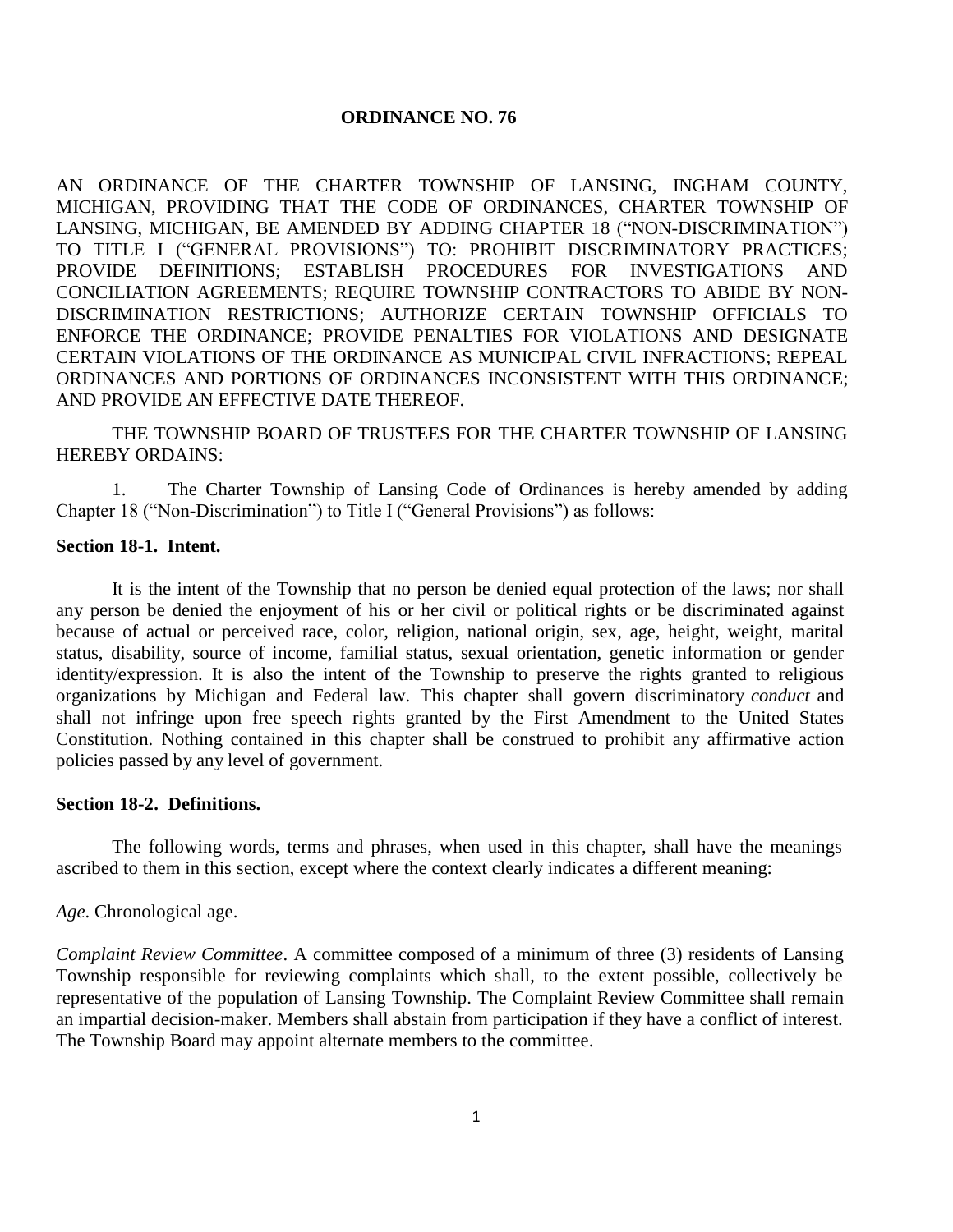*Conciliation Agreement*. An agreement entered into among the Complaint Review Committee, the person alleged to have been discriminated against and the person alleged to have engaged in a prohibited practice under this chapter, whereby the persons agree to methods of resolving a complaint, terminating discrimination and/or reversing the effects of past discrimination.

*Contractor*. A person who by contract furnishes services, materials or supplies. "Contractor'' does not include persons who are merely creditors or debtors of the Township, such as those holding the Township's notes or bonds or persons whose notes, bonds or stock is held by the Township.

*Disability*. With respect to a person or an individual, (A) a physical or mental impairment that substantially limits one or more major life activities of such person or individual; (B) a record of such an impairment; or (C) being perceived or regarded as having such an impairment.

*Discriminate*. To make a decision, offer to make a decision or refrain from making a decision, or other acts or omissions, based in whole or in part on actual or perceived race, color, religion, national origin, sex, age, height, weight, marital status, disability, source of income, familial status, sexual orientation, genetic information or gender identity/expression. Discrimination based on actual or perceived disability includes discrimination related to the use by an individual of adaptive devices or aids.

*Employer*. A person employing one or more persons.

*Employment agency*. A person regularly undertaking, with or without compensation, to procure, refer, recruit, or place an employee for an employer, or to procure, refer, recruit, or place for an employer or person the opportunity to work for an employer and includes any agent of that person.

*Familial status*. 1 or more individuals under the age of 18 residing with a parent or other person having custody or in the process of securing legal custody of the individual or individuals or residing with the designee of the parent or other person having or securing custody, with the written permission of the parent or other person. For purposes of this definition, "parent" includes a person who is pregnant.

*Gender identity/expression*. A person's actual or perceived gender, including a person's gender identity, self-image, appearance, expression, or behavior, whether or not that gender identity, self-image, expression, or behavior is different from that traditionally associated with the person's sex at birth as being either female or male.

*Housing facility*. Any dwelling unit or facility used for a person to regularly sleep and keep personal belongings including, but not limited to, a house, apartment, rooming house, housing cooperative, hotel, motel, tourist home, retirement home or nursing home.

*Labor organization*. Includes an organization of any kind, an agency or employee representation committee, group, association, or plan in which employees participate and which exists for the purpose, in whole or in part, of dealing with employees concerning grievances, labor disputes, wages, rate of pay, hours, or other terms or conditions of employment.

*Marital status*. The state of being married, unmarried, divorced or widowed.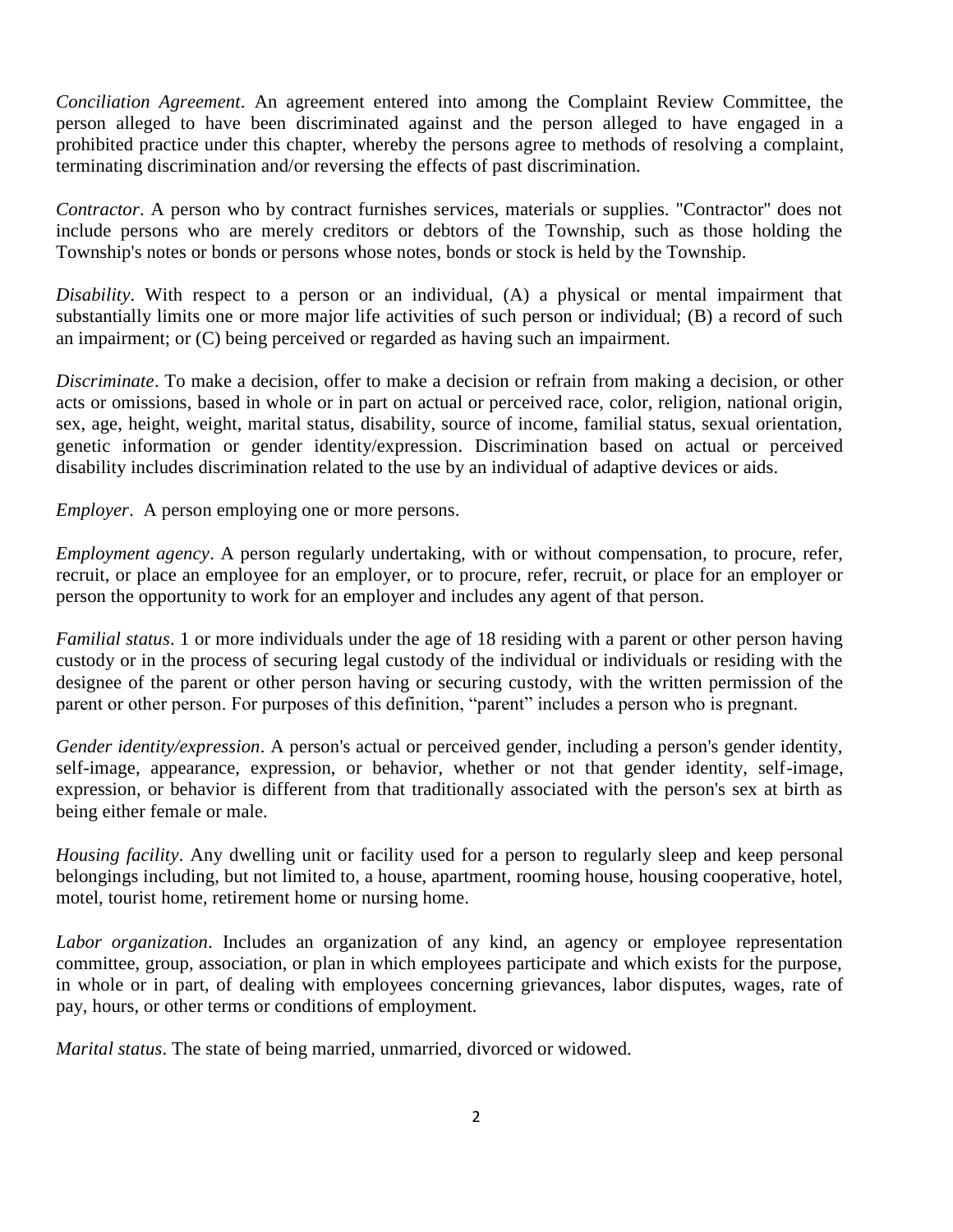*Minority*. A person who is Black or African American, Native American, or Alaskan native, Hispanic or Latino, Asian, Native Hawaiian or other Pacific Islander.

*Perceived*. To regard or attain awareness or understanding of something through one's perception or senses. As used in this chapter, the word refers to the perception of the person who acts, and not to the perception of the person for or against whom the action is taken. For example, a perceived disability is one where the person who takes action perceives the person against whom such action is taken as having a disability, regardless of whether the person against whom such action is taken has a disability or regards himself or herself as having a disability.

*Person*. Shall mean an individual, organization, corporation, limited liability company, partnership or other unincorporated or incorporated public or private entity of any kind.

*Place of public accommodation*. An educational, governmental, health, entertainment, recreational, refreshment, transportation, financial institution, accommodation, business or other facility of any kind, whose goods, services, facilities, privileges, advantages or accommodations are extended, offered, sold or otherwise made available to the general public, or which receives financial support through the solicitation of the general public or through governmental subsidy of any kind, but shall not mean any facility not open or accessible to the general public. By way of example, day care operations being conducted in a private home shall not be considered a place of public accommodation. Place of public accommodation does not include a facility operated by a religious organization or institution regardless of whether it is open or accessible to the public. Nothing in this definition shall be construed to limit any rights under the Michigan or United States Constitutions.

*Religious organization or institution*. A religious association, educational institution or society, which is, in whole or substantial part, owned, supported, controlled or managed by a particular religion whose purpose or character is directed toward the propagation of that particular religion and that has the inculcation of religious values as its purpose; primarily employs persons who share its religious tenets; and primarily serves persons who share its religious tenets or, on a charitable basis, the broader community. "Religious organization or institution" includes, but is not limited to, the following: churches, mosques, synagogues and other houses of worship; any subsidiary organizations; or educational institutions affiliated with, controlled, or managed by those houses of worship or with articles of incorporation, bylaws and other documents stating an intention to inculcate its religious tenets in students.

*Sexual orientation*. Male or female homosexuality, heterosexuality or bisexuality, by orientation or practice, whether past or present.

*Source of income*. Any legal source from which a person obtains money.

# **Section 18-3. Discriminatory Housing Practices.**

(1) No person shall discriminate in referring, leasing, selling, renting, showing, advertising, pricing, offering, inspecting, listing, or otherwise making available any housing facility or real property, including discrimination in providing information and receiving or communicating a bona fide offer on any housing facility or real property.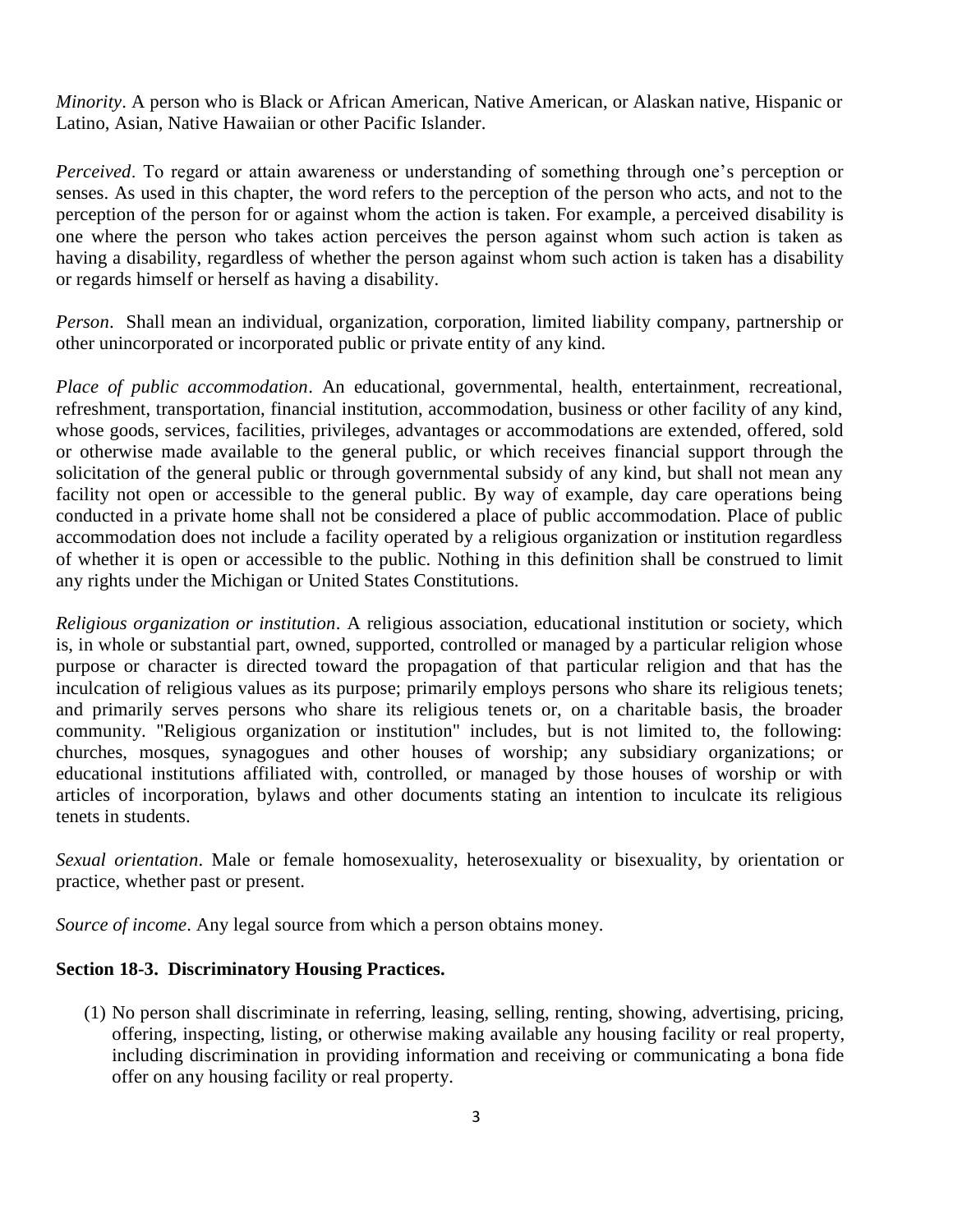- (2) No person shall discriminate in (1) the application, conditions, or granting of mortgages or other financing or (2) the contracting of construction, rehabilitation, maintenance, repair, or other improvement of any housing facility or real property.
- (3) No person shall refuse to lend money for the purchase or repair of any housing facility or real property because of the location in the Township of such housing facility or real property, except for legitimate non-discriminatory reasons related to actual risks associated with the housing facility or property itself, such as being within a floodplain.
- (4) No person shall promote any sale, rental, lease, sublease, exchange, transfer, or assignment of any housing facility or real property by representing that demographic changes are occurring or will occur in an area with respect to any illegitimate or discriminatory characteristics.
- (5) No person shall indicate, communicate, or otherwise represent to another person that any housing facility or real property or interest therein is not available for inspection, sale, rental, or lease, knowing in fact, it is available, including failing to make a person aware of a real property listing, refusing to permit inspection of housing facility or real property, and representing that a property or housing facility has been sold when, in fact, it has not.

# **Section 18-4. Discriminatory Public Accommodation Practices.**

- (1) No person shall discriminate in making available full and equal access to all goods, services, activities, privileges and accommodations of any place of public accommodation.
- (2) No person shall prohibit a breastfeeding mother from, or segregate a breastfeeding mother within, any public accommodation where she and the child would otherwise be authorized to be.
- (3) No person shall print, calculate, post, mail, or otherwise cause to be published a statement, advertisement, notice, or sign which indicates that the full and equal enjoyment of the goods, services, facilities, privileges, advantages, or accommodations of a place of public accommodation or public service will be refused, withheld from, or denied an individual because of actual or perceived race, color, religion, national origin, sex, age, height, weight, marital status, disability, source of income, familial status, sexual orientation, genetic information or gender identity/expression or any protected status or use by an individual of adaptive devices or age, or that individuals patronage of, or presence at a place of public accommodation, is objectionable, unwelcome, unacceptable, or undesirable because of actual or perceived race, color, religion, national origin, sex, age, height, weight, marital status, disability, source of income, familial status, sexual orientation, genetic information or gender identity/expression.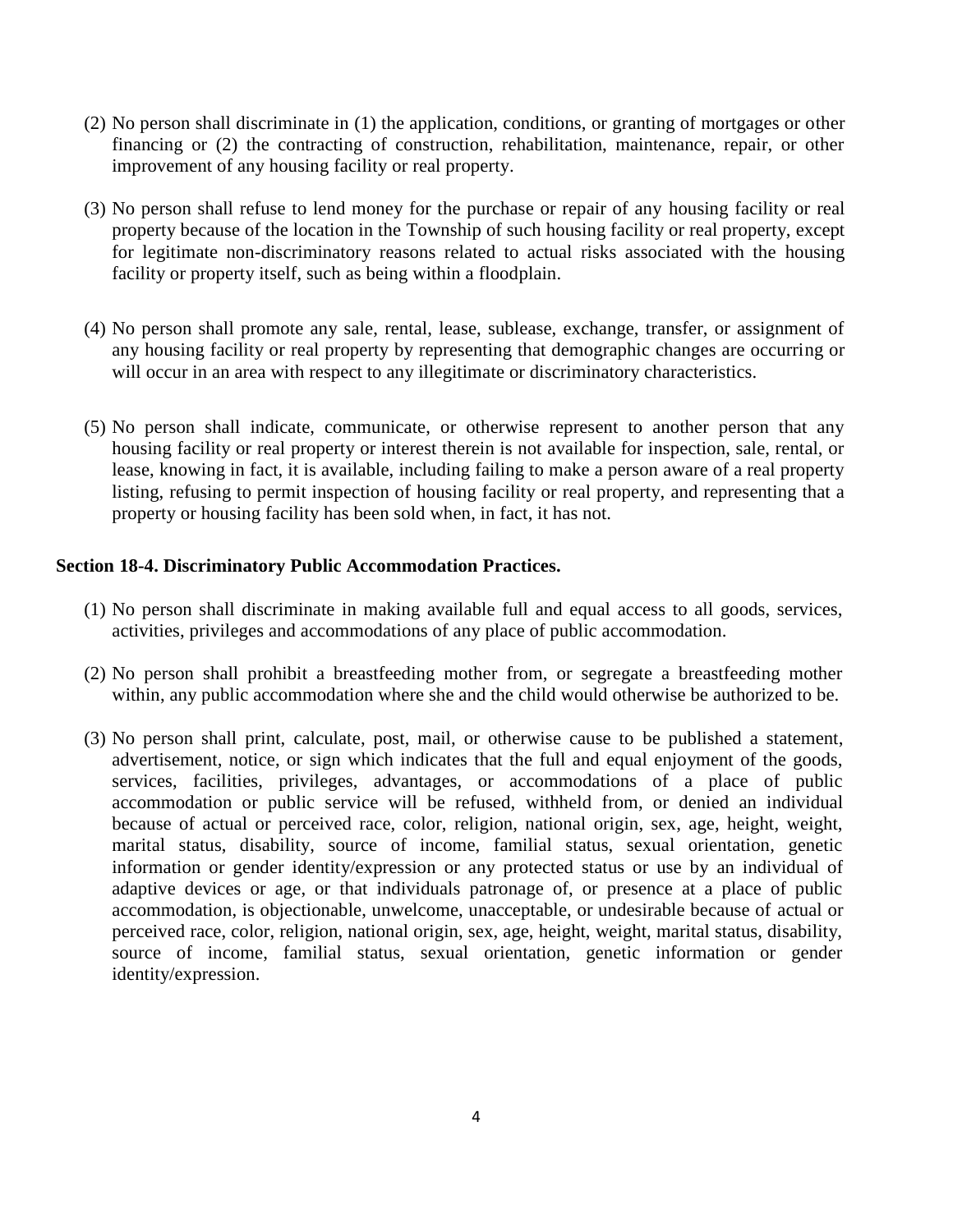(4) This chapter shall not apply to a private club or other establishment not in fact open to the public, except to the extent that the goods, services, facilities, privileges, advantages, or accommodations of the private club or establishment are made available to the customers or patrons of another establishment that is a place of public accommodation, or if it is licensed, chartered, or certified by the state or any of its political subdivisions.

### **Section 18-5. Discriminatory Employment Practices.**

- (1) It is unlawful for an employer to:
	- a. Limit, segregate, classify, fail or refuse to hire, to promote, to recruit, to discharge, or otherwise discriminate against an individual with respect to employment, compensation, or a term, condition, or privilege of employment provided under Michigan law, including a benefit plan or system because of actual or perceived race, color, religion, national origin, sex, age, height, weight, marital status, disability, source of income, familial status, sexual orientation, genetic information or gender identity/expression.
	- b. Fail or refuse to hire, recruit, or promote, discharge or take other discriminatory action against an individual on the basis of any disabilities that are not directly related to the requirements of the specific job.
	- c. Fail or refuse to hire, recruit, or promote, discharge or take other discriminatory action against an individual when adaptive devices or aids may be utilized thereby enabling that individual to perform the specific requirements of the job.
	- d. Make, keep or use an oral inquiry, form of application, or record that elicits or attempts to elicit information concerning the actual or perceived race, color, religion, national origin, sex, age, height, weight, marital status, disability, source of income, familial status, sexual orientation, genetic information or gender identity/expression or because of the use by an individual of adaptive devices or aids except where required under federal and state law, or local ordinance.
- (2) An employer, labor organization, or employment agency shall not print, circulate, post, mail, or otherwise cause to be published a statement, advertisement, notice, or sign relating to employment by the employer, or relating to membership in or a classification or referral for employment by the labor organization, or relating to a classification or referral for employment by the employment agency, which indicates a preference, limitation, specification, or discrimination, based on actual or perceived race, color, religion, national origin, sex, age, height, weight, marital status, disability, source of income, familial status, sexual orientation, genetic information or gender identity/expression or the need for any reasonable accommodations, including but not limited to the use by an individual of adaptive devices or aids.
- (3) A person subject to this section may apply to the committee for an exemption on the basis that actual or perceived race, color, religion, national origin, sex, age, height, weight, marital status, disability, source of income, familial status, sexual orientation, genetic information or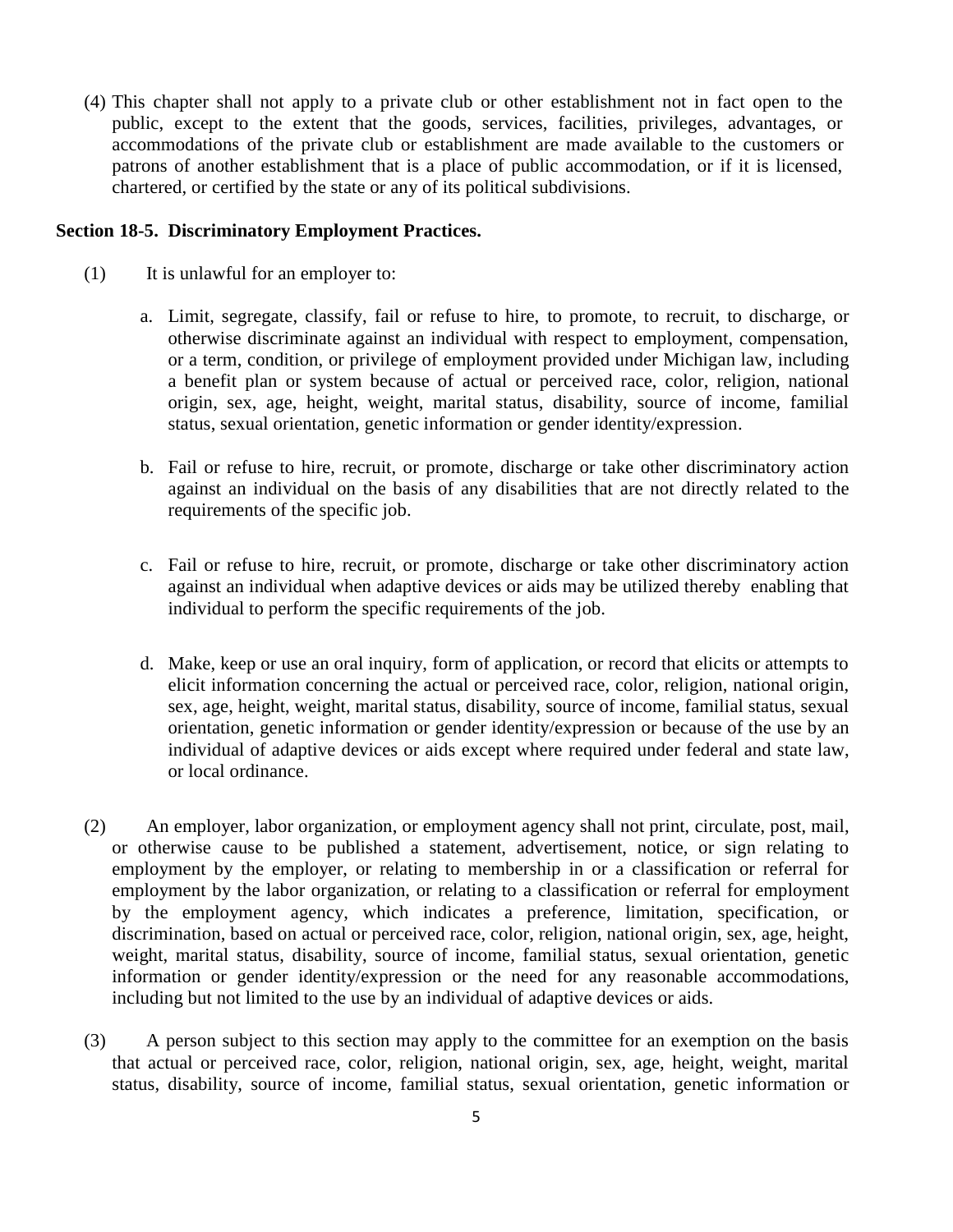gender identity/expression, is a bona fide occupational qualification reasonably necessary to the normal operation of the business or enterprise. Upon sufficient showing, the committee may grant an exemption to this section. An employer who does not obtain an exemption for such bona fide occupational qualification shall have the burden of establishing that the qualification is reasonably necessary to the normal operation of the business.

(4) This section shall not apply to the employment of an individual by his/her parent, spouse, or child.

# **Section 18-6. Other Prohibited Practices.**

- (1) No person shall adopt, enforce or employ any policy or requirement, publish, post or broadcast any advertisement, sign or notice which discriminates or indicates discrimination in providing housing, employment or public accommodations.
- (2) No agent, broker, labor union, employment agency or any other intermediary shall discriminate in making referrals, listings or providing information with regard to housing, employment or public accommodations. A report of any such person found responsible for a violation of this chapter shall be made to the applicable licensing or regulatory agency for such person or business.
- (3) No person shall coerce, threaten or retaliate against a person for making a complaint or assisting in the investigation regarding a violation or alleged violation of this chapter, nor require, request, conspire with, assist or coerce another person to retaliate against a person for making a complaint or assisting in an investigation.
- (4) No person shall knowingly conspire with, assist, coerce or request another person to discriminate in any manner prohibited by this chapter.
- (5) No person shall provide false or misleading information to any authorized person investigating a complaint regarding a violation or alleged violation of this chapter, or sign a complaint for a violation of this chapter based upon false or substantially misleading information.
- (6) No person shall adopt, enforce or employ any policy or requirement which has the effect of creating unequal opportunities according to actual or perceived race, color, religion, national origin, sex, age, height, weight, marital status, disability, source of income, familial status, sexual orientation, genetic information or gender identity/expression for a person to obtain housing, employment or public accommodation, except for a bona fide business necessity. Such a necessity does not arise due to a mere inconvenience or because of suspected or actual objection to such a person by neighbors, customers, or other persons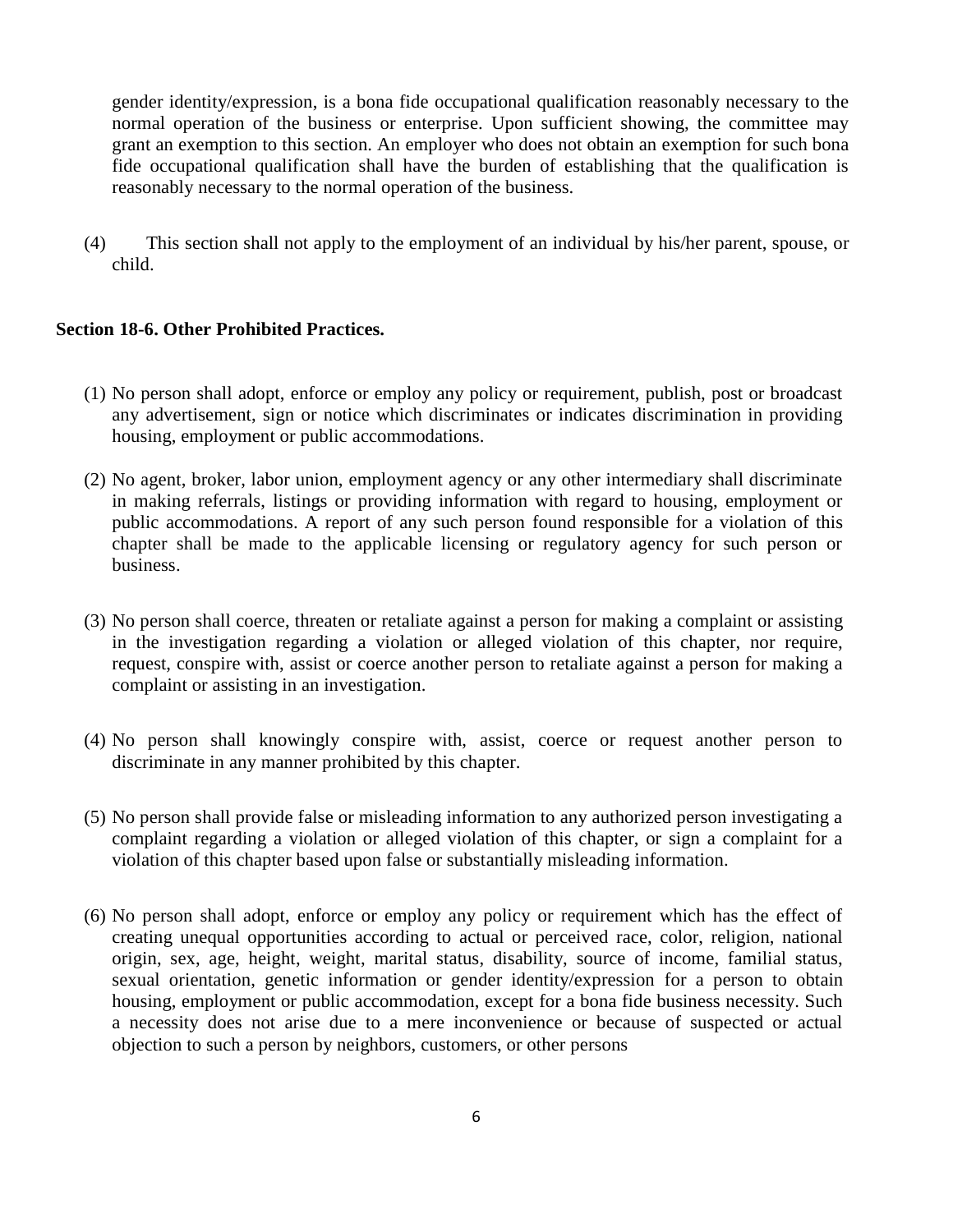## **Section 18-7. Exceptions.**

Notwithstanding anything contained in this chapter, the following practices shall not be violations of this chapter.

- (1) For a religious organization or institution to (a) restrict access or use of any of its facilities it operates; (b) to restrict employment opportunities for officers, religious instructors, staff and clergy; or (c) restrict membership or benefits of membership.
- (2) For the owner of an owner-occupied single-family or two-family dwelling, or a housing facility or public accommodation facility, respectively, devoted entirely to the housing and accommodation of individuals of one sex, to restrict occupancy and use on the basis of sex.
- (3) To limit occupancy in a housing facility or housing project or to provide public accommodations or employment privileges or assistance to persons of low income, over 55 years of age or who are disabled.
- (4) To engage in a bona fide effort to establish an affirmative action program to improve opportunities in employment for minorities or women.
- (5) To discriminate based on actual or perceived race, color, religion, national origin, sex, age, height, weight, marital status, disability, source of income, familial status, sexual orientation, genetic information or gender identity/expression when such discrimination is permitted or required by Michigan, Federal, or local law under principles of preemption.
- (6) To refuse to enter into a contract with an un-emancipated minor.
- (7) To refuse to admit to a place of public accommodation serving alcoholic beverages a person under the legal age for purchasing alcoholic beverages.
- (8) To refuse to admit persons under eighteen (18) years of age to a business providing entertainment or selling literature or other items which the operator of said business deems unsuitable for minors.
- (9) For an educational institution to limit the use of its facilities to those affiliated with such institution.
- (10) To provide discounts on products or service to students, minors and senior citizens, or members of an organization.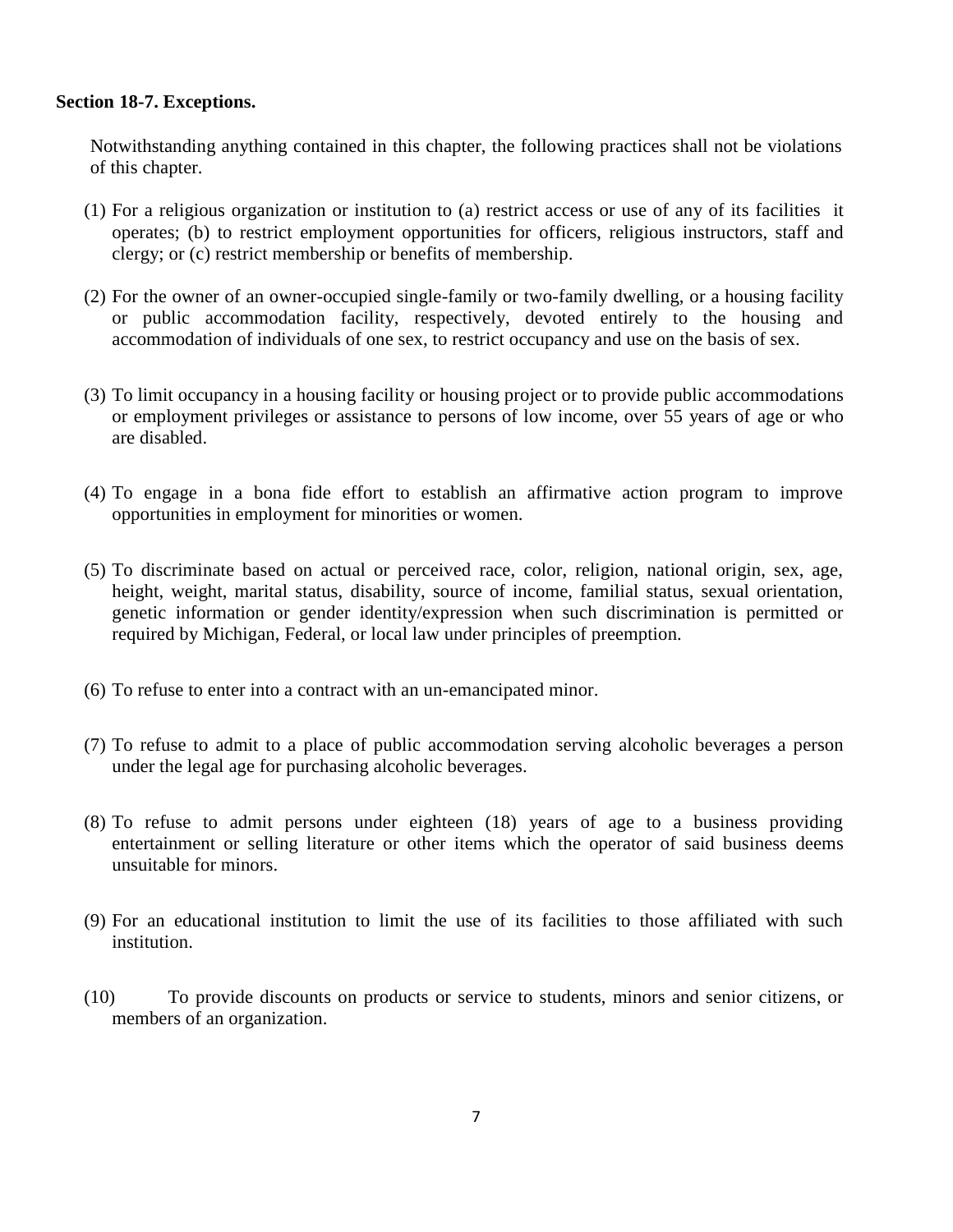- (11) To discriminate in any arrangement for the sharing of a dwelling unit, including a rental dwelling as that term is defined in Section 101A-2.
- (12) To restrict use of lavatories and locker room facilities on the basis of sex.
- (13) For a governmental institution to restrict any of its facilities or to restrict employment opportunities based on duly adopted institutional policies that conform to federal and state laws and regulations.
- (14) To restrict participation in an instructional program, athletic event or on an athletic team on the basis of age or sex.

### **Section 18-8. Nondiscrimination By Township Contractors.**

- (1) A written contract to which the Township, a political subdivision, or an agency thereof, is a party shall contain a covenant by the contractor and his/her subcontractors not to discriminate against an employee or applicant for employment with respect to hire, tenure, terms, conditions, or privileges of employment, including a benefit plan or system or a matter directly or indirectly related to employment, because of actual or perceived race, color, religion, national origin, sex, age, height, weight, marital status, disability, source of income, familial status, sexual orientation, genetic information or gender identity/expression or use by an individual of adaptive devices or aids. Breach of this covenant may be regarded as a material breach of the contract.
- (2) This section is also applicable to labor organizations, employment agencies, apprenticeships, and job training programs. In addition, a labor organization shall not discriminate in its membership practices nor fail to fairly represent its membership in a grievance process because of actual or perceived race, color, religion, national origin, sex, age, height, weight, marital status, disability, source of income, familial status, sexual orientation, genetic information or gender identity/expression or use by an individual of adaptive devices or aids.

#### **Section 18-9. Complaints.**

- (1) If any individual has a complaint alleging a violation of this chapter, he/she has sixty (60) calendar days from the date of the individual's knowledge of the allegedly discriminatory action or sixty (60) calendar days from the date when the individual should have known of the alleged discriminatory action to file a complaint with the Complaint Review Committee. If an individual fails to file a complaint alleging a violation of this chapter within the specified time frame, the Complaint Review Committee will not consider the complaint.
- (2) The complaint must be made in writing to the Township Supervisor or his/her designee. The complaint may be filed in person, by e-mail, or by mail. The complaint must contain information about the alleged discrimination, such as the name, address, and phone number of the complainant, as well as the location, date and description of the alleged violation of this chapter.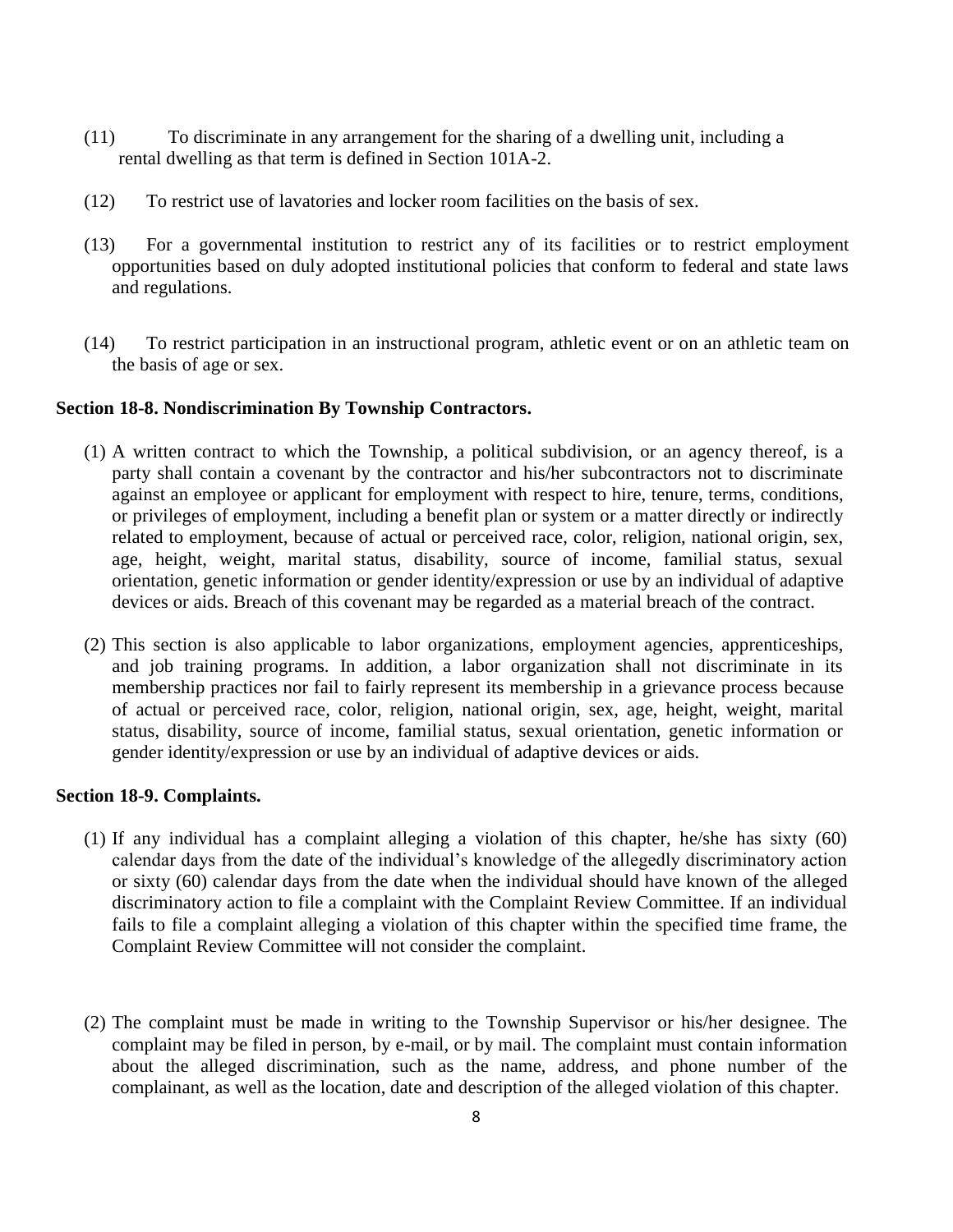- (3) Upon receipt, the Township Supervisor or his/her designee shall forward a copy to the Board of Trustees (for informational purposes only) and call a meeting of Complaint Review Committee who shall:
	- a. Review the complaint and determine whether it needs to be referred to a State or Federal agency.
	- b. Provide an opportunity for the Complainant and the Respondent to address the allegations.
	- c. Provide a copy of the complaint to the Township Attorney for investigation and prosecution, if warranted, within 90 days of receipt of the complaint. The Township Attorney may commence a civil action to obtain injunctive relief to prevent discrimination prohibited by this chapter, to reverse the effects of such discrimination or to enforce a conciliation agreement. If additional time is necessary, the Complaint Review Committee will notify the complainant of the need for additional time.
- (4) All communications with the complainant regarding actions taken or additional time being needed will be in writing, with a copy to the Township Attorney. The Township Attorney will notify the Township in writing of actions taken by the Township Attorney's office on complaints referred to that office by the Township.
- (5) No individual shall provide false information to any authorized individual investigating a complaint regarding a violation of this chapter.
- (6) For an investigation, the Complaint Review Committee or the Township Attorney may request a person to produce books, papers, or records or other documents that may be relevant to a violation or alleged violation of this chapter. If said person does not comply with such a request, the Township Attorney may apply to the Ingham County Circuit Court for an order requiring production of said materials.

# **Section 18-10. – Conciliation Agreements.**

In cases involving alleged violations of this chapter, the Complaint Review Committee or the Township Attorney may enter into agreements whereby persons agree to methods of terminating discrimination or to reverse the effects of past discrimination. The Complaint Review Committee shall review all agreements. Conciliation agreements may be approved by the Board of Trustees of the Charter Township of Lansing. Violations of such agreements shall be violations of this chapter.

#### **Section 18-11. - Penalties.**

(1) A violation of any provision of this chapter is a civil infraction punishable by a fine as established by resolution of the Township Board and all other penalties permitted in accordance